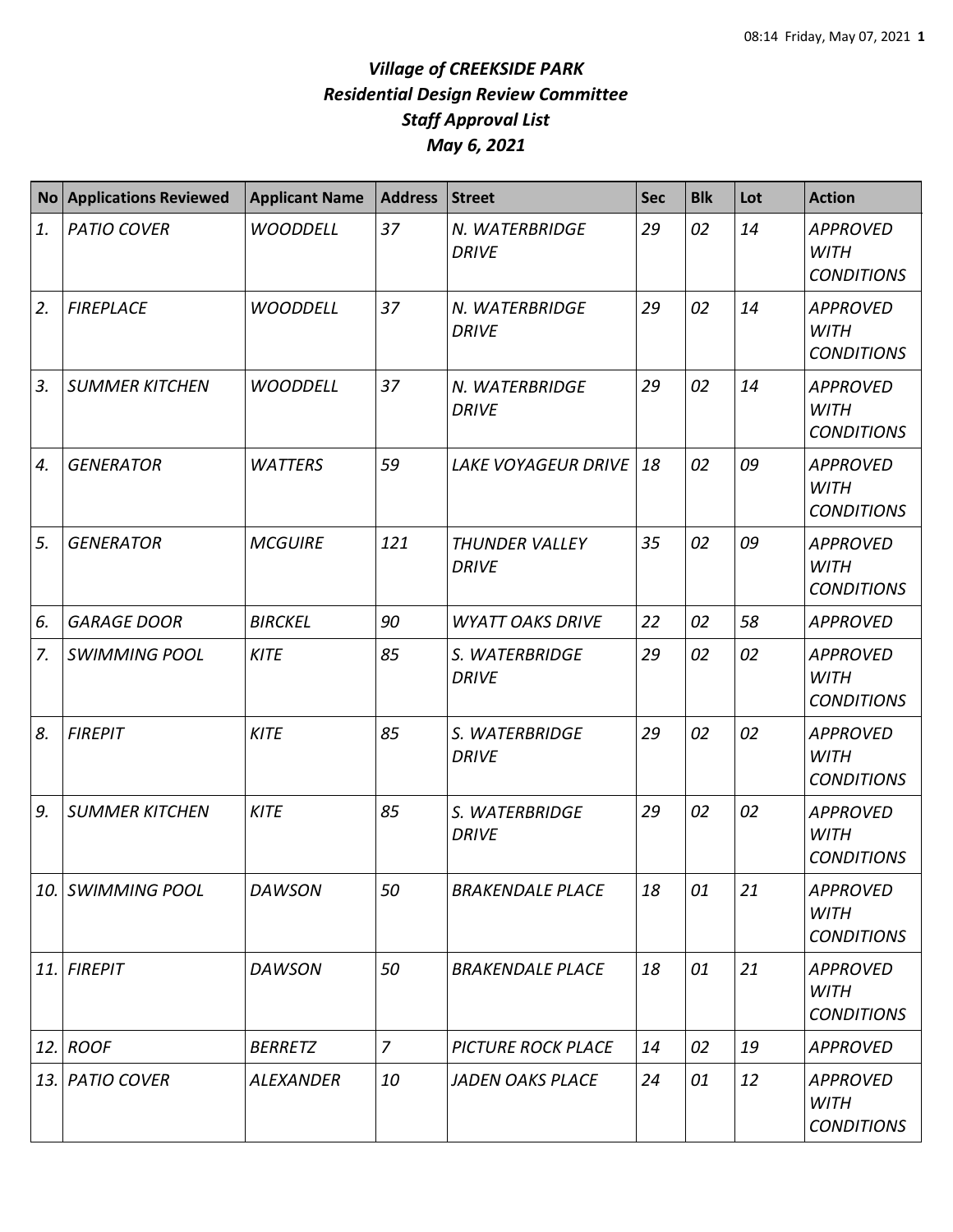| <b>No</b> | <b>Applications Reviewed</b> | <b>Applicant Name</b>          | <b>Address</b> | <b>Street</b>                           | <b>Sec</b> | <b>Blk</b> | Lot | <b>Action</b>                                       |
|-----------|------------------------------|--------------------------------|----------------|-----------------------------------------|------------|------------|-----|-----------------------------------------------------|
|           | <b>14. SUMMER KITCHEN</b>    | <b>ALEXANDER</b>               | 10             | <b>JADEN OAKS PLACE</b>                 | 24         | 01         | 12  | <b>APPROVED</b><br><b>WITH</b><br><b>CONDITIONS</b> |
| 15.       | <b>DETACHED BUILDING</b>     | <b>CRAINE</b>                  | $\overline{7}$ | <b>PINEFIELD CREEK</b><br><b>COURT</b>  | 41         | 01         | 10  | <b>APPROVED</b><br><b>WITH</b><br><b>CONDITIONS</b> |
| 16.       | <b>GENERATOR</b>             | <b>CRAYCRAFT</b>               | $\overline{3}$ | <b>GLORY GARDEN WAY</b>                 | 36         | 06         | 06  | <b>APPROVED</b><br><b>WITH</b><br><b>CONDITIONS</b> |
|           | 17. ROOF                     | <b>LEE</b>                     | 340            | <b>E. TUPELO GREEN</b><br><b>CIRCLE</b> | 12         | 01         | 05  | <b>APPROVED</b>                                     |
|           | <b>18. ARTIFICIAL TURF</b>   | <b>ARTERBURY</b>               | 6              | <b>GRANITE PATH PLACE</b>               | 04         | 03         | 07  | <b>APPROVED</b><br><b>WITH</b><br><b>CONDITIONS</b> |
| 19.       | <b>GENERATOR</b>             | <b>JESIOLOWSKI</b>             | 55             | PLEASANT POINT<br><b>PLACE</b>          | 08         | 01         | 66  | <b>APPROVED</b><br><b>WITH</b><br><b>CONDITIONS</b> |
| 20.       | <b>DOORS</b>                 | <b>MCDOW</b>                   | 66             | <b>FOOTBRIDGE WAY</b>                   | 36         | 08         | 02  | <b>APPROVED</b>                                     |
| 21.       | <b>GENERATOR</b>             | <b>DUNLOP</b>                  | 62             | <b>BEACONS LIGHT PLACE</b>              | 19         | 01         | 18  | <b>APPROVED</b><br><b>WITH</b><br><b>CONDITIONS</b> |
| 22.       | <b>SOLAR PANELS</b>          | <b>WHARTON</b>                 | 58             | N. SWANWICK PLACE                       | 03         | 01         | 20  | <b>APPROVED</b><br><b>WITH</b><br><b>CONDITIONS</b> |
|           | 23. SWIMMING POOL            | <b>DITMAN</b>                  | 23             | <b>BRITTANY ROSE PLACE</b>              | 14         | 01         | 07  | <b>APPROVED</b><br><b>WITH</b><br><b>CONDITIONS</b> |
|           | 24. SWIMMING POOL            | <b>VELEZ</b><br><b>PACHECO</b> | 108            | <b>FLATWOODS PLUM</b><br><b>DRIVE</b>   | 35         | 01         | 22  | <b>APPROVED</b><br><b>WITH</b><br><b>CONDITIONS</b> |
|           | 25. SUMMER KITCHEN           | <b>VELEZ</b><br><b>PACHECO</b> | 108            | <b>FLATWOODS PLUM</b><br><b>DRIVE</b>   | 35         | 01         | 22  | <b>APPROVED</b><br><b>WITH</b><br><b>CONDITIONS</b> |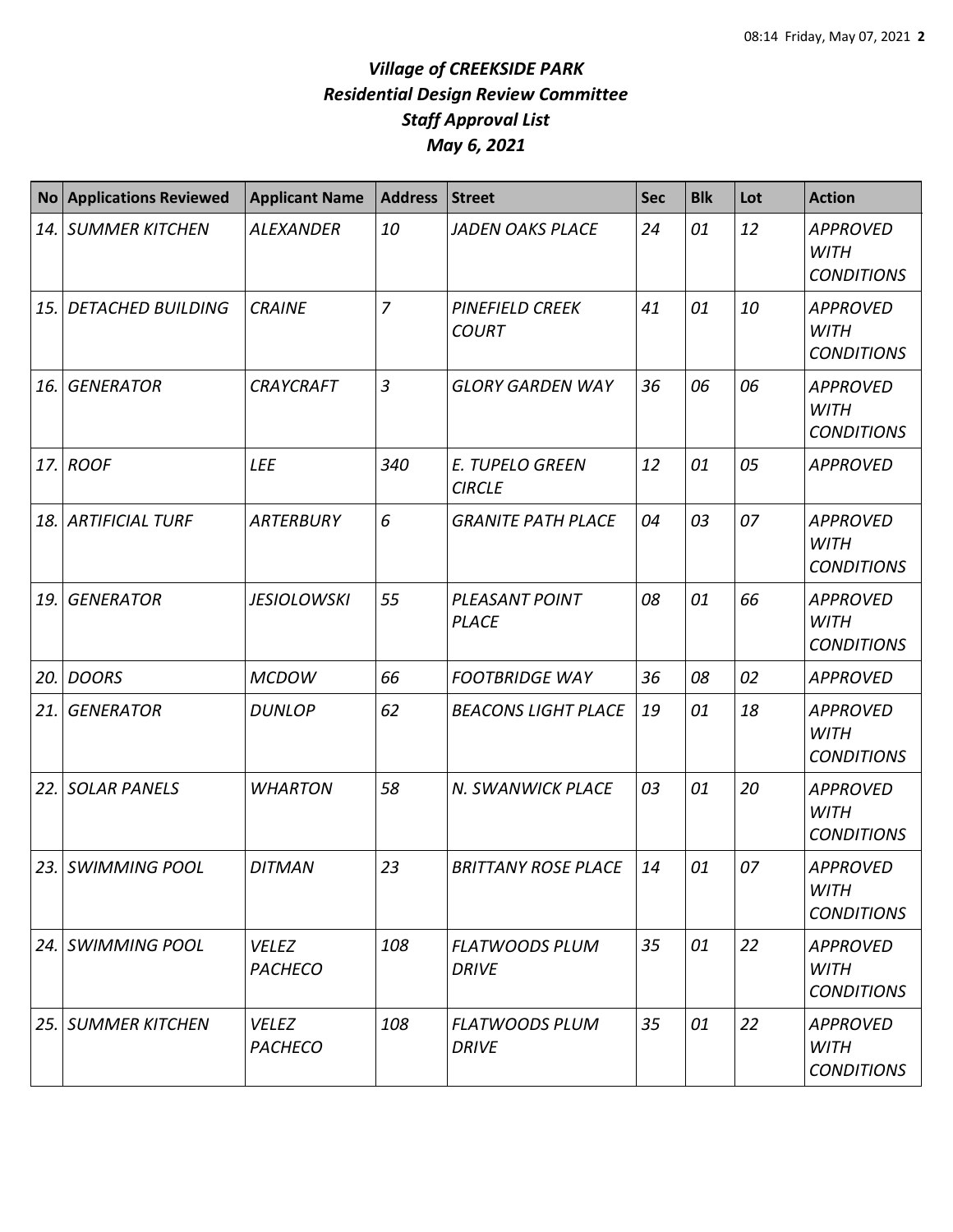|      | No Applications Reviewed | <b>Applicant Name</b>          | <b>Address</b> | Street                                | <b>Sec</b> | <b>Blk</b> | Lot | <b>Action</b>                                       |
|------|--------------------------|--------------------------------|----------------|---------------------------------------|------------|------------|-----|-----------------------------------------------------|
|      | 26. POOL BATH            | <b>VELEZ</b><br><b>PACHECO</b> | 108            | <b>FLATWOODS PLUM</b><br><b>DRIVE</b> | 35         | 01         | 22  | <b>APPROVED</b><br><b>WITH</b><br><b>CONDITIONS</b> |
|      | 27. PERGOLA              | <b>VELEZ</b><br><b>PACHECO</b> | 108            | <b>FLATWOODS PLUM</b><br><b>DRIVE</b> | 35         | 01         | 22  | <b>APPROVED</b><br><b>WITH</b><br><b>CONDITIONS</b> |
| 28.1 | PERGOLA                  | <b>VELEZ</b><br><b>PACHECO</b> | 108            | <b>FLATWOODS PLUM</b><br><b>DRIVE</b> | 35         | 01         | 22  | <b>APPROVED</b><br><b>WITH</b><br><b>CONDITIONS</b> |
| 29.  | <b>SWIMMING POOL</b>     | <b>TANGEN</b>                  | 74             | N. CURLY WILLOW<br><b>CIRCLE</b>      | 15         | 01         | 04  | <b>APPROVED</b><br><b>WITH</b><br><b>CONDITIONS</b> |
| 30.  | <b>SUMMER KITCHEN</b>    | <b>TANGEN</b>                  | 74             | N. CURLY WILLOW<br><b>CIRCLE</b>      | 15         | 01         | 04  | <b>APPROVED</b><br><b>WITH</b><br><b>CONDITIONS</b> |
|      | 31. SWIMMING POOL        | <b>WARHOL</b>                  | 11             | <b>ROCKSPRAY PLACE</b>                | 21         | 01         | 14  | <b>APPROVED</b><br><b>WITH</b><br><b>CONDITIONS</b> |
|      | 32. PATIO COVER          | <b>WARHOL</b>                  | 11             | <b>ROCKSPRAY PLACE</b>                | 21         | 01         | 14  | <b>APPROVED</b><br><b>WITH</b><br><b>CONDITIONS</b> |
|      | 33. SUMMER KITCHEN       | <b>WARHOL</b>                  | 11             | <b>ROCKSPRAY PLACE</b>                | 21         | 01         | 14  | <b>APPROVED</b><br><b>WITH</b><br><b>CONDITIONS</b> |
|      | 34. PUTTING GREEN        | <b>WARHOL</b>                  | 11             | <b>ROCKSPRAY PLACE</b>                | 21         | 01         | 14  | <b>APPROVED</b><br><b>WITH</b><br><b>CONDITIONS</b> |
|      | 35. SWIMMING POOL        | <b>GARDNER</b>                 | 35             | <b>CRYSTAL CANYON</b><br>PLACE        | 01         | 01         | 42  | <b>APPROVED</b><br>WITH<br><b>CONDITIONS</b>        |
|      | 36. SWIMMING POOL        | <b>SHARIF</b>                  | 78             | <b>S. FEMONT RIDGE</b><br><b>LOOP</b> | 23         | 01         | 05  | <b>APPROVED</b><br><b>WITH</b><br><b>CONDITIONS</b> |
|      | 37. ROOM ADDITION        | <b>SHARIF</b>                  | 78             | S. FEMONT RIDGE<br><b>LOOP</b>        | 23         | 01         | 05  | <b>APPROVED</b><br><b>WITH</b><br><b>CONDITIONS</b> |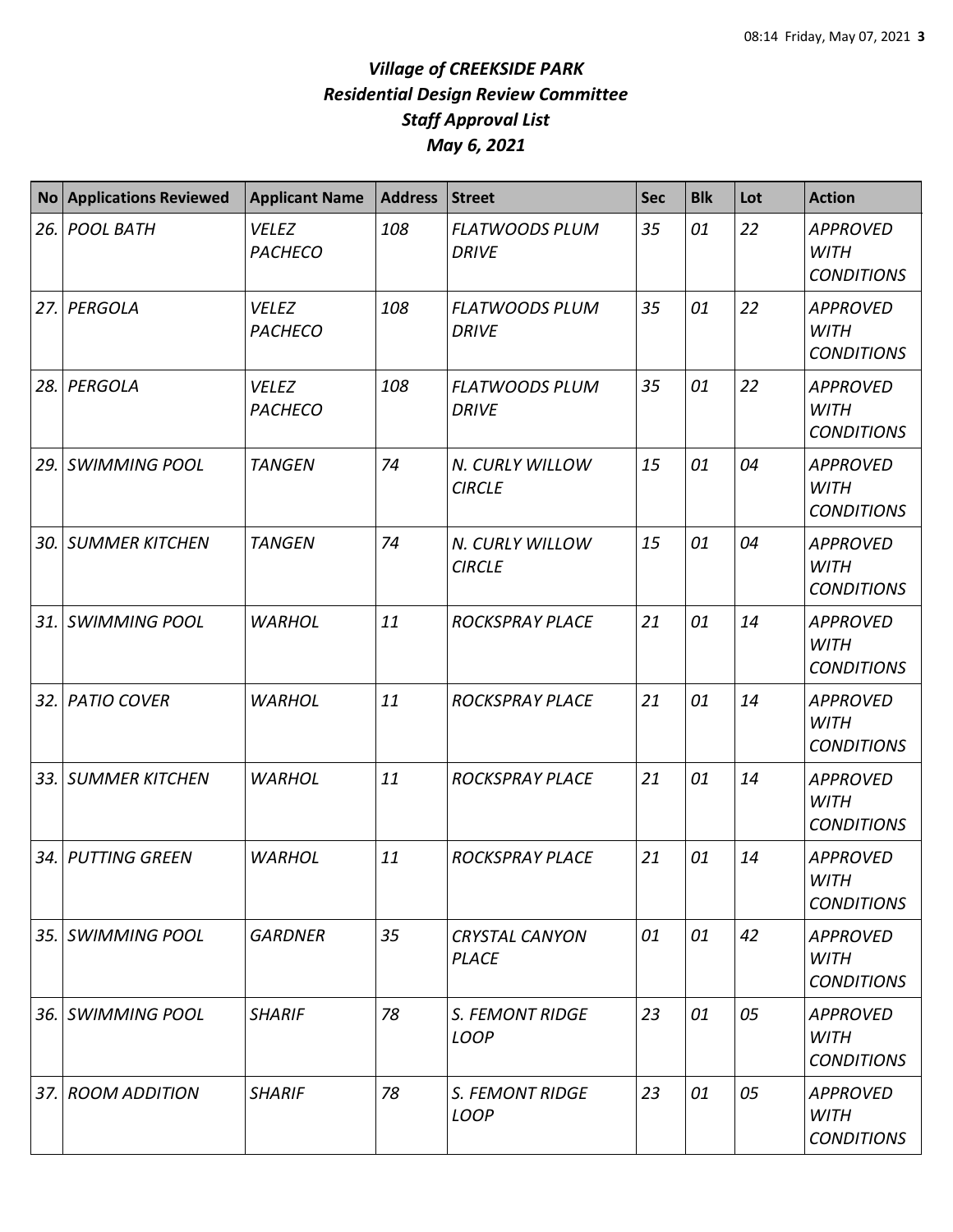| <b>No</b> | <b>Applications Reviewed</b> | <b>Applicant Name</b>                  | <b>Address</b> | <b>Street</b>                          | <b>Sec</b> | <b>Blk</b> | Lot | <b>Action</b>                                       |
|-----------|------------------------------|----------------------------------------|----------------|----------------------------------------|------------|------------|-----|-----------------------------------------------------|
| 38.       | PERGOLA                      | <b>MCDONALD</b>                        | 11             | <b>FOREST RAVINE DRIVE</b>             | 33         | 01         | 02  | <b>APPROVED</b><br><b>WITH</b><br><b>CONDITIONS</b> |
| 39.       | PAVING                       | <b>RAYTON</b>                          | 27             | <b>WELSTON TERRACE</b><br><b>DRIVE</b> | 35         | 01         | 01  | <b>APPROVED</b>                                     |
| 40.       | <b>YARD STRUCTURE</b>        | <b>RAYTON</b>                          | 27             | <b>WELSTON TERRACE</b><br><b>DRIVE</b> | 35         | 01         | 01  | <b>APPROVED</b>                                     |
| 41.       | PAVING                       | <b>GITTE</b>                           | 107            | <b>ROCKY POINT CIRCLE</b>              | 05         | 02         | 16  | <b>APPROVED</b>                                     |
| 42.       | <b>SWIMMING POOL</b>         | <b>VARLIOGLU</b>                       | 82             | <b>BUCK TRAIL PLACE</b>                | 04         | 03         | 63  | <b>APPROVED</b><br><b>WITH</b><br><b>CONDITIONS</b> |
| 43.       | <b>SWIMMING POOL</b>         | <b>KERIM</b>                           | 38             | <b>MAYAPPLE BLOSSOM</b>                | 34         | 01         | 26  | <b>APPROVED</b><br><b>WITH</b><br><b>CONDITIONS</b> |
| 44.       | <b>SWIMMING POOL</b>         | <b>BOSCO AND</b><br><b>PACIFIC LLC</b> | 7132           | <b>LAKE PALOMA TRAIL</b>               | 11         | 01         | 03  | <b>APPROVED</b><br><b>WITH</b><br><b>CONDITIONS</b> |
| 45.       | <b>FIRE PIT</b>              | <b>BOSCO AND</b><br><b>PACIFIC LLC</b> | 7132           | <b>LAKE PALOMA TRAIL</b>               | 11         | 01         | 03  | <b>APPROVED</b><br><b>WITH</b><br><b>CONDITIONS</b> |
| 46.       | <b>SWIMMING POOL</b>         | <b>SHAKIBA</b>                         | 123            | W. VALERA RIDGE<br><b>PLACE</b>        | 31         | 01         | 10  | <b>APPROVED</b><br><b>WITH</b><br><b>CONDITIONS</b> |
| 47.       | <b>PAVING</b>                | <b>TEDESCO</b>                         | 35             | <b>MOSAIC POINT PLACE</b>              | 06         | 01         | 21  | <b>APPROVED</b>                                     |
|           | 48. SOLAR PANELS             | <b>SHAKIBA</b>                         | 123            | W. VALERA RIDGE                        | 31         | 01         | 10  | <b>APPROVED</b><br><b>WITH</b><br><b>CONDITIONS</b> |
| 49.       | PERGOLA                      | <b>BROUSSARD</b>                       | 67             | <b>S. FREMONT RIDGE</b><br>LOOP        | 23         | 02         | 03  | <b>APPROVED</b><br><b>WITH</b><br><b>CONDITIONS</b> |
| 50.       | <b>BASKETBALL GOAL</b>       | <b>KING</b>                            | 43             | <b>LIBERTY BRANCH BLVD</b>             | 32         | 01         | 11  | <b>APPROVED</b><br><b>WITH</b><br><b>CONDITIONS</b> |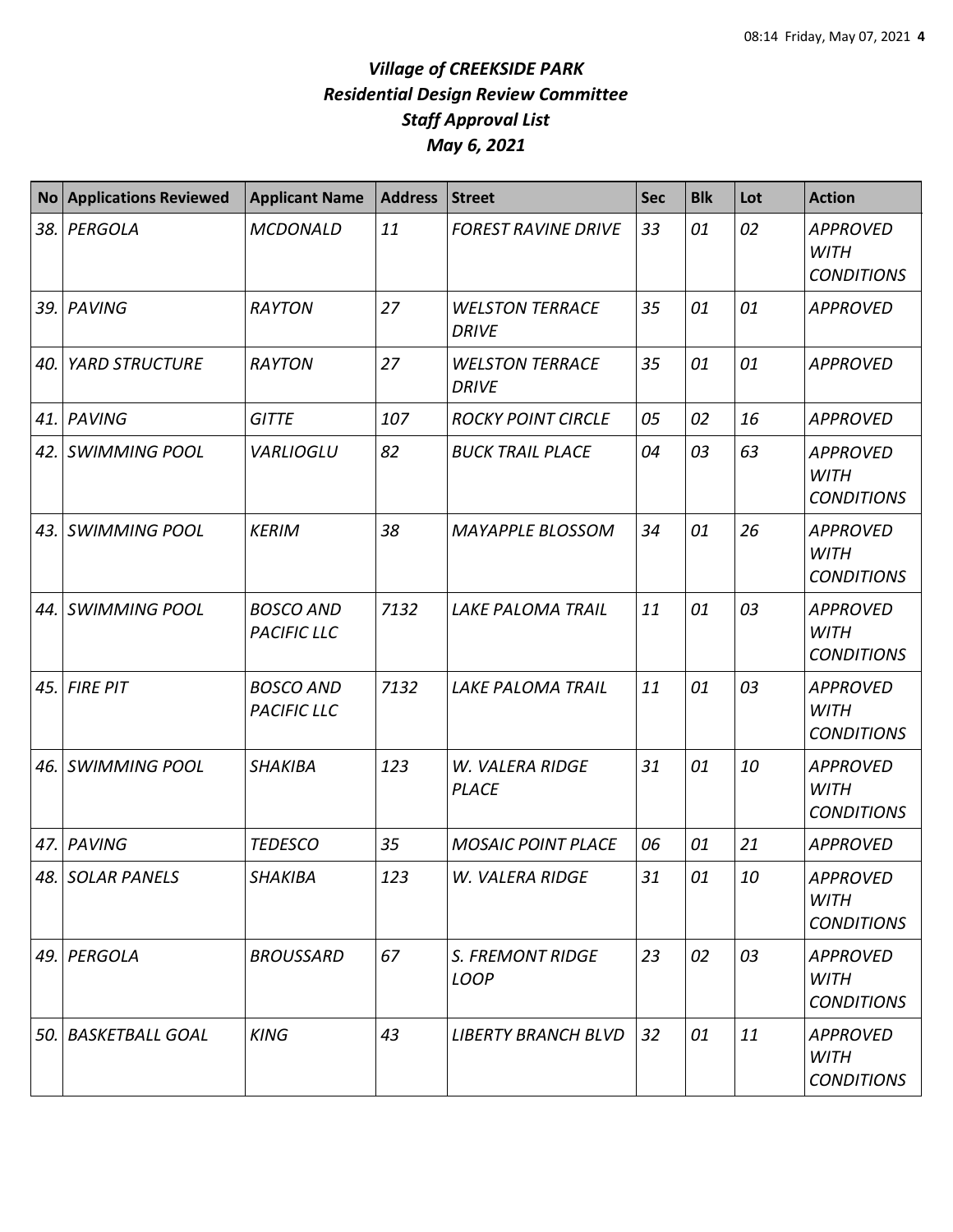| No    | <b>Applications Reviewed</b> | <b>Applicant Name</b> | <b>Address</b> | <b>Street</b>                          | Sec | <b>Blk</b> | Lot | <b>Action</b>                                       |
|-------|------------------------------|-----------------------|----------------|----------------------------------------|-----|------------|-----|-----------------------------------------------------|
|       | 51. SUMMER KITCHEN           | <b>GOODMAN</b>        | 86             | <b>SPINCASTER DRIVE</b>                | 17  | 01         | 07  | <b>APPROVED</b><br><b>WITH</b><br><b>CONDITIONS</b> |
| 52.   | <b>GENERATOR</b>             | <b>LANGFORD</b>       | 14             | SANDWELL PLACE                         | 09  | 01         | 35  | <b>APPROVED</b><br><b>WITH</b><br><b>CONDITIONS</b> |
| 53. l | <b>SWIMMING POOL</b>         | <b>WARD</b>           | 55             | <b>W. CANYON WREN</b><br><b>CIRCLE</b> | 13  | 01         | 22  | <b>APPROVED</b><br><b>WITH</b><br><b>CONDITIONS</b> |
| 54. l | <b>ROOF</b>                  | <b>WANG</b>           | 111            | <b>BUCK TRAIL PLACE</b>                | 04  | 03         | 53  | <b>APPROVED</b>                                     |
| 55. l | <b>PATIO COVER</b>           | <b>ELIZONDO</b>       | 19             | S. GREENPRINT CIRCLE                   | 08  | 02         | 44  | <b>APPROVED</b><br><b>WITH</b><br><b>CONDITIONS</b> |
| 56.   | <b>SUMMER KITCHEN</b>        | <b>ELIZONDO</b>       | 19             | S. GREENPRINT CIRCLE                   | 08  | 02         | 44  | <b>APPROVED</b><br><b>WITH</b><br><b>CONDITIONS</b> |
|       | 57. PAVERS                   | <b>MACAULEY</b>       | 6              | <b>DANBY PLACE</b>                     | 06  | 01         | 21  | <b>APPROVED</b>                                     |
| 58.   | <b>GAZEBO</b>                | <b>MELBER</b>         | 26             | <b>GRANITE PATH PLACE</b>              | 04  | 03         | 02  | <b>APPROVED</b>                                     |
| 59.   | <b>GENERATOR</b>             | <b>GOLLER</b>         | 18             | <b>GENTLE BRANCH PLACE</b>             | 42  | 01         | 30  | <b>APPROVED</b><br><b>WITH</b><br><b>CONDITIONS</b> |
| 60.   | <b>GENERATOR</b>             | <b>TRITMAN</b>        | 11             | <b>WELSTON TERRACE</b><br><b>DRIVE</b> | 34  | 02         | 02  | <b>APPROVED</b><br><b>WITH</b><br><b>CONDITIONS</b> |
|       | 61. PLAY STRUCTURE           | <b>DITMAN</b>         | 23             | <b>BRITTANY ROSE PLACE</b>             | 14  | 01         | 07  | <b>APPROVED</b>                                     |
| 62.1  | <b>WALKWAY</b>               | <b>CASEY</b>          | 83             | E. CRYSTAL CANYON<br><b>CIRCLE</b>     | 01  | 01         | 54  | <b>APPROVED</b><br><b>WITH</b><br><b>CONDITIONS</b> |
|       | 63. PLAY STRUCTURE           | <b>BRIDGES</b>        | 35             | <b>NAGSHEAD PLACE</b>                  | 21  | 01         | 48  | <b>APPROVED</b><br><b>WITH</b><br><b>CONDITIONS</b> |
| 64. I | <b>GENERATOR</b>             | <b>DEGEYTER</b>       | 10             | <b>DILIGENT WAY</b>                    | 40  | 01         | 28  | <b>APPROVED</b><br><b>WITH</b><br><b>CONDITIONS</b> |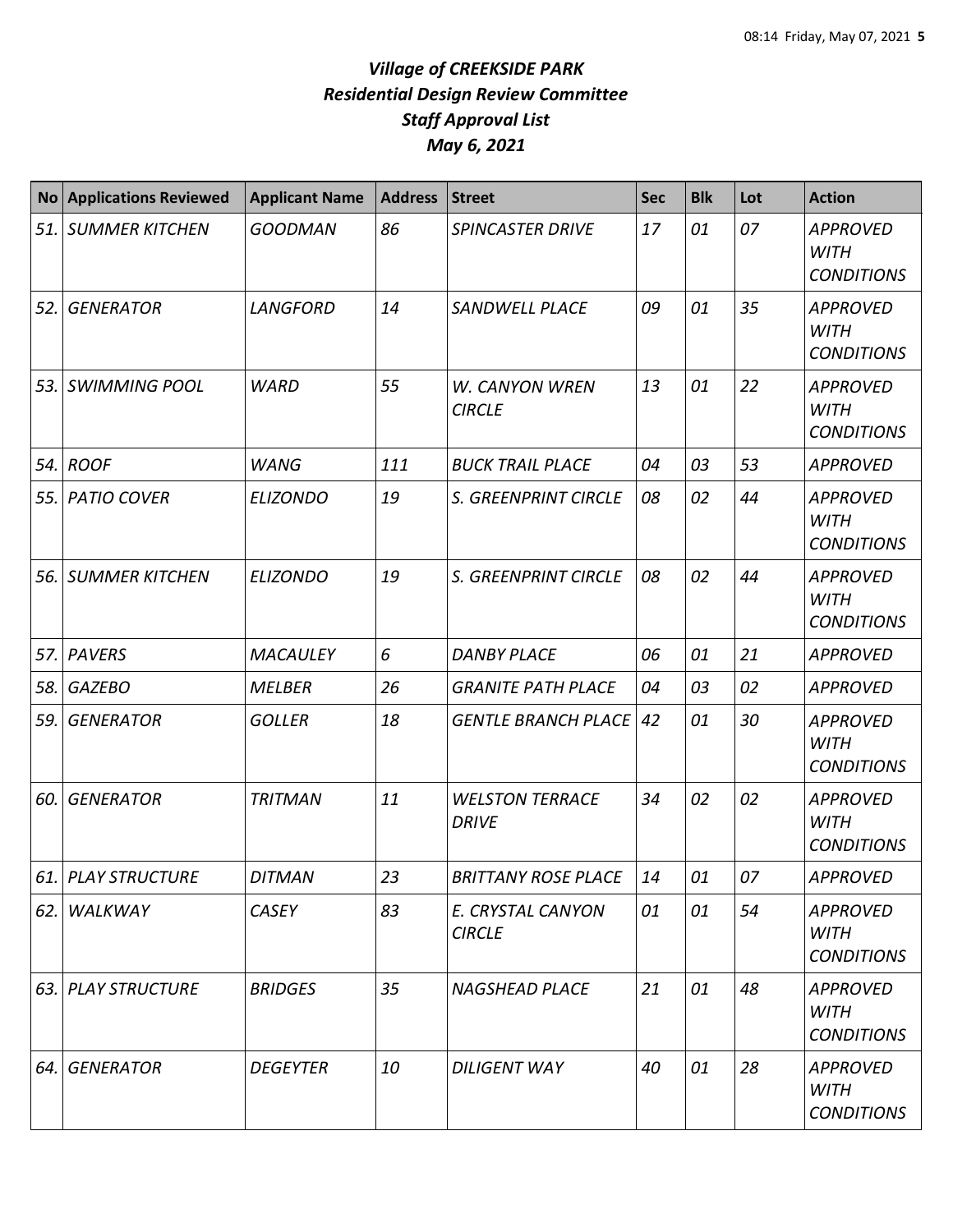| N <sub>O</sub> | <b>Applications Reviewed</b> | <b>Applicant Name</b>                  | <b>Address</b> | Street                                   | <b>Sec</b> | <b>Blk</b> | Lot | <b>Action</b>                                       |
|----------------|------------------------------|----------------------------------------|----------------|------------------------------------------|------------|------------|-----|-----------------------------------------------------|
|                | 65. PLAY STRUCTURE           | <b>PORTOFINO</b><br><b>GROUP LLC</b>   | 8              | <b>HYACINTH BLOSSOM</b><br><b>COURT</b>  | 37         | 03         | 06  | <b>APPROVED</b>                                     |
| 66.            | <b>TRAMPOLINE</b>            | <b>HENDRICKS</b>                       | $\mathfrak{Z}$ | <b>STAR IRIS PLACE</b>                   | 14         | 01         | 25  | <b>APPROVED</b>                                     |
| 67.            | <b>SWIMMING POOL</b>         | <b>LOS MERLO</b><br><b>PROJECT LLC</b> | 110            | <b>CEDAR HAMMOCK</b><br><b>TRAIL</b>     | 37         | 02         | 13  | <b>APPROVED</b><br><b>WITH</b><br><b>CONDITIONS</b> |
| 68.            | <b>GENERATOR</b>             | <b>BRUMBAUGH</b>                       | 14             | <b>AQUAMARINE PLACE</b>                  | 18         | 0          | 09  | <b>APPROVED</b><br><b>WITH</b><br><b>CONDITIONS</b> |
| 69.            | <b>SWIMMING POOL</b>         | <b>ESTRADA</b>                         | 34             | <b>CLEARVIEW TERRACE</b><br><b>PLACE</b> | 42         | 01         | 11  | <b>APPROVED</b><br><b>WITH</b><br><b>CONDITIONS</b> |
| 70.            | <b>PATIO COVER</b>           | <b>ESTRADA</b>                         | 34             | <b>CLEARVIEW TERRACE</b><br><b>PLACE</b> | 42         | 01         | 11  | <b>APPROVED</b><br><b>WITH</b><br><b>CONDITIONS</b> |
| 71.            | <b>SUMMER KITCHEN</b>        | <b>ESTRADA</b>                         | 34             | <b>CLEARVIEW TERRACE</b><br><b>PLACE</b> | 42         | 01         | 11  | <b>APPROVED</b><br><b>WITH</b><br><b>CONDITIONS</b> |
| 72.            | PAVING                       | <b>THOMAS</b>                          | 42             | <b>BUTTERNUT GROVE</b><br><b>PLACE</b>   | 04         | 01         | 23  | <b>APPROVED</b>                                     |
| 73.            | <b>SWIMMING POOL</b>         | <b>CERVANTES</b>                       | 118            | <b>CEDAR HAMMOCK</b><br><b>TRAIL</b>     | 37         | 02         | 15  | <b>APPROVED</b><br><b>WITH</b><br><b>CONDITIONS</b> |
| 74.            | <b>GENERATOR</b>             | <b>LENTZ</b>                           | 50             | <b>LEGACY BRANCH DRIVE</b>               | 26         | 01         | 24  | <b>APPROVED</b><br><b>WITH</b><br><b>CONDITIONS</b> |
| 75.            | <b>GENERATOR</b>             | <b>MING</b>                            | 136            | THUNDER VALLEY<br><b>DRIVE</b>           | 35         | 01         | 29  | <b>APPROVED</b><br><b>WITH</b><br><b>CONDITIONS</b> |
|                | 76. FENCE STAIN              | <b>GUTIERREZ</b>                       | 90             | W. ARBOR CAMP<br><b>CIRCLE</b>           | 04         | 03         | 28  | <b>APPROVED</b>                                     |
| 77.1           | <b>COLOR</b>                 | <b>AHMED GUL</b>                       | 79             | GILDWOOD PLACE                           | 13         | 01         | 31  | <b>APPROVED</b>                                     |
|                | 78. SWIMMING POOL            | 18 DEVON<br>DALE LLC                   | 18             | <b>DEVON DALE DRIVE</b>                  | 20         | 01         | 31  | <b>APPROVED</b><br>WITH<br><b>CONDITIONS</b>        |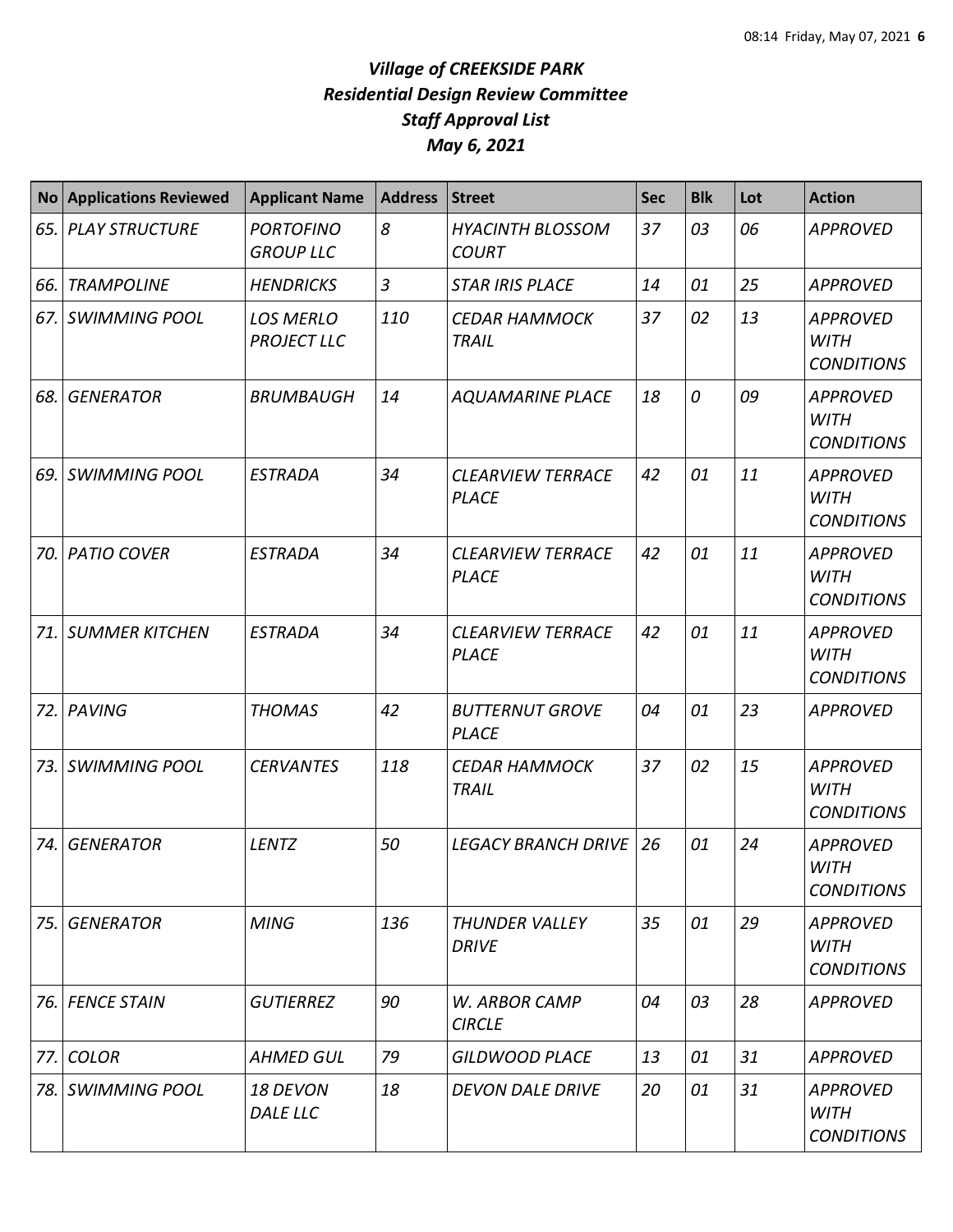| <b>No</b> | <b>Applications Reviewed</b> | <b>Applicant Name</b> | <b>Address</b> | <b>Street</b>                         | <b>Sec</b> | <b>Blk</b> | Lot | <b>Action</b>                                       |
|-----------|------------------------------|-----------------------|----------------|---------------------------------------|------------|------------|-----|-----------------------------------------------------|
| 79.       | <b>GENERATOR</b>             | <b>HUGHEY</b>         | 46             | <b>SPINCASTER DRIVE</b>               | 30         | 01         | 19  | <b>APPROVED</b><br><b>WITH</b><br><b>CONDITIONS</b> |
| 80.       | <b>GENERATOR</b>             | <b>DAVIS</b>          | 71             | <b>LAKE VOYAGEUR DRIVE</b>            | 18         | 01         | 48  | <b>APPROVED</b><br><b>WITH</b><br><b>CONDITIONS</b> |
| 81.       | WALKWAY                      | <b>VARIO</b>          | 6              | <b>SUNDOWN RIDGE</b><br><b>PLACE</b>  | 16         | 01         | 02  | <b>APPROVED</b>                                     |
| 82.       | <b>SWIMMING POOL</b>         | <b>FRIEDMAN</b>       | 102            | N. PINTO POINT CIRCLE                 | 12         | 01         | 64  | <b>APPROVED</b><br><b>WITH</b><br><b>CONDITIONS</b> |
| 83.       | <b>TREE REMOVAL</b>          | <b>JONES</b>          | 6              | <b>QUIET MEAD PLACE</b>               | 27         | 01         | 03  | <b>APPROVED</b><br><b>WITH</b><br><b>CONDITIONS</b> |
| 84.       | <b>SUMMER KITCHEN</b>        | <b>PECK</b>           | 30             | <b>OVERLAND HEATH</b><br><b>DRIVE</b> | 18         | 03         | 10  | <b>APPROVED</b><br><b>WITH</b><br><b>CONDITIONS</b> |
| 85.       | <b>SWIMMING POOL</b>         | <b>NORTHCOTT</b>      | 10             | <b>STAR IRIS PLACE</b>                | 14         | 01         | 28  | <b>APPROVED</b><br><b>WITH</b><br><b>CONDITIONS</b> |
| 86.       | <b>SUMMER KITCHEN</b>        | <b>SCARF</b>          | 6              | N. FREMONT RIDGE<br><b>LOOP</b>       | 23         | 01         | 23  | <b>APPROVED</b><br><b>WITH</b><br><b>CONDITIONS</b> |
| 87.       | <b>COLOR</b>                 | <b>MERLO</b>          | $\overline{2}$ | <b>PEBBLE POCKET COURT</b>            | 21         | 03         | 12  | <b>APPROVED</b>                                     |
|           | 88. EXTERIOR LIGHTING        | <b>SCHAMBACH</b>      | 42             | <b>FOOTBRIDGE WAY</b>                 | 36         | 07         | 01  | <b>APPROVED</b><br><b>WITH</b><br><b>CONDITIONS</b> |
| 89.       | <b>SWIMMING POOL</b>         | <b>GROHMANN</b>       | 28             | <b>FLORAL VISTA DRIVE</b>             | 41         | 02         | 15  | <b>APPROVED</b><br><b>WITH</b><br><b>CONDITIONS</b> |
| 90.       | PERGOLA                      | <b>GROHMANN</b>       | 28             | <b>FLORAL VISTA DRIVE</b>             | 41         | 02         | 15  | <b>APPROVED</b><br><b>WITH</b><br><b>CONDITIONS</b> |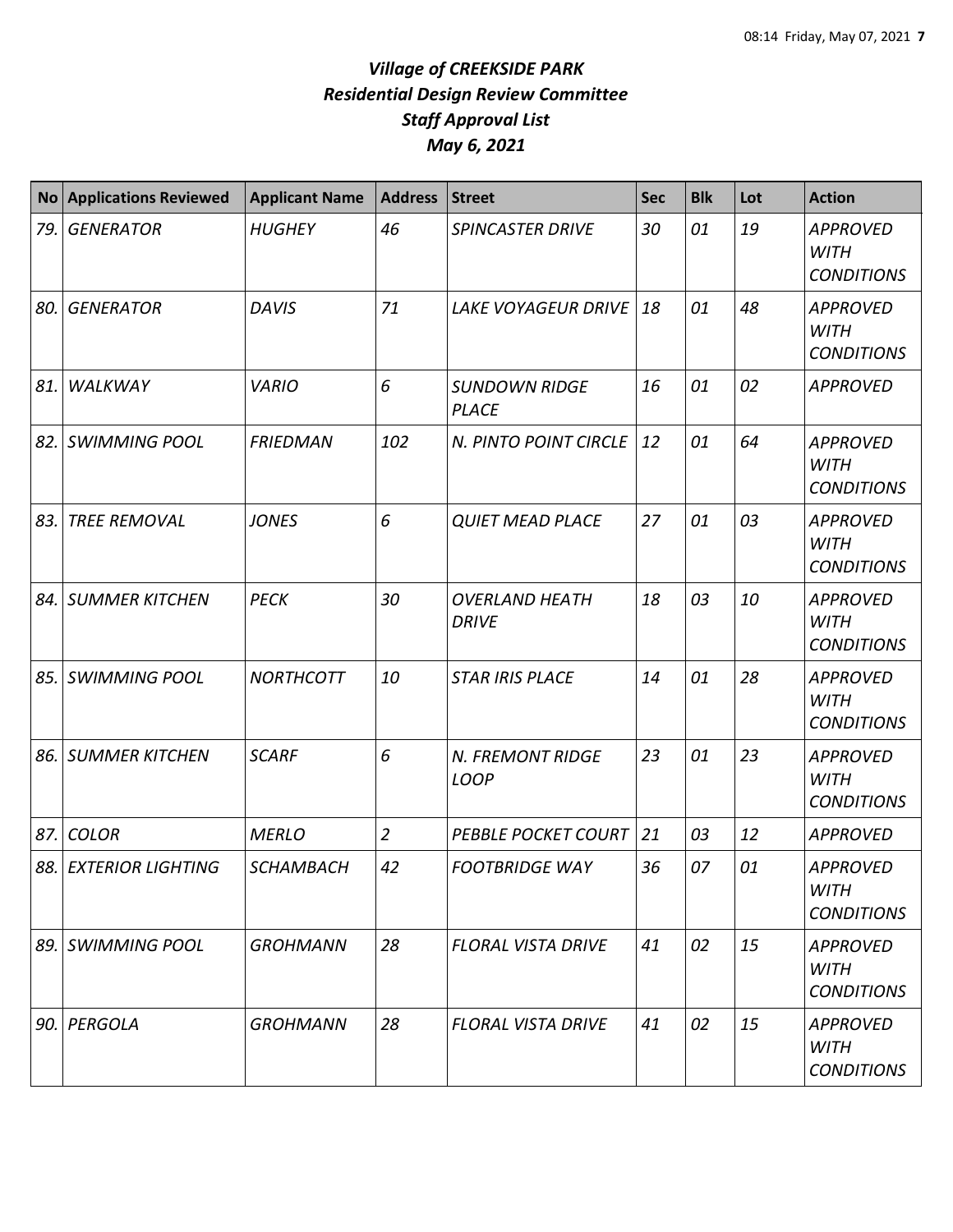| <b>No</b> | <b>Applications Reviewed</b> | <b>Applicant Name</b> | <b>Address</b> | <b>Street</b>                   | <b>Sec</b> | <b>Blk</b> | Lot | <b>Action</b>                                       |
|-----------|------------------------------|-----------------------|----------------|---------------------------------|------------|------------|-----|-----------------------------------------------------|
| 91.       | <b>SUMMER KITCHEN</b>        | <b>GROHMANN</b>       | 28             | <b>FLORAL VISTA DRIVE</b>       | 41         | 02         | 15  | <b>APPROVED</b><br><b>WITH</b><br><b>CONDITIONS</b> |
| 92.       | PAVING                       | <b>DEGEYTER</b>       | 10             | <b>DILIGENT WAY</b>             | 10         | 01         | 28  | <b>APPROVED</b>                                     |
| 93.       | <b>COLUMNS</b>               | <b>DEGEYTER</b>       | 10             | <b>DILIGENT WAY</b>             | 10         | 01         | 28  | <b>APPROVED</b>                                     |
| 94.       | PERGOLA                      | <b>PECK</b>           | 15             | W. CANYON WREN<br><b>CIRCLE</b> | 13         | 01         | 07  | <b>APPROVED</b><br><b>WITH</b><br><b>CONDITIONS</b> |
| 95.       | <b>SUMMER KITCHEN</b>        | <b>PECK</b>           | 15             | W. CANYON WREN<br><b>CIRCLE</b> | 13         | 01         | 07  | <b>APPROVED</b><br><b>WITH</b><br><b>CONDITIONS</b> |
| 96.       | PAVING                       | <b>PECK</b>           | 15             | W. CANYON WREN<br><b>CIRCLE</b> | 13         | 01         | 07  | <b>APPROVED</b>                                     |
| 97.       | <b>PLAY STRUCTURE</b>        | <b>BRUNER</b>         | 25             | <b>VIOLET SUNSET LANE</b>       | 38         | 01         | 31  | <b>APPROVED</b><br><b>WITH</b><br><b>CONDITIONS</b> |
| 98.       | <b>TREE REMOVAL</b>          | <b>RICHMOND</b>       | 47             | <b>HANDBRIDGE PLACE</b>         | 03         | 03         | 39  | <b>APPROVED</b><br><b>WITH</b><br><b>CONDITIONS</b> |
| 99.       | <b>SOLAR PANELS</b>          | <b>LYTWYN</b>         | $\overline{7}$ | <b>TANNERY HILL ROAD</b>        | 11         | 01         | 02  | <b>APPROVED</b><br><b>WITH</b><br><b>CONDITIONS</b> |
|           | 100 SOLAR PANELS             | KELLY                 | $\overline{7}$ | <b>LIBERTY BRANCH BLVD</b>      | 32         | 01         | 02  | <b>APPROVED</b><br><b>WITH</b><br><b>CONDITIONS</b> |
|           | 101 SWIMMING POOL            | <b>DIXON</b>          | 6              | <b>WITHERBEE PLACE</b>          | 05         | 01         | 14  | <b>APPROVED</b><br><b>WITH</b><br><b>CONDITIONS</b> |
|           | 102 TREE REMOVAL             | <b>FOREHAND</b>       | 93             | <b>TENKARA PATH</b>             | 31         | 03         | 03  | <b>APPROVED</b><br><b>WITH</b><br><b>CONDITIONS</b> |
|           | 103 SWIMMING POOL            | <b>MEJUTO</b>         | 22             | <b>GENTLE BRANCH PLACE   42</b> |            | 01         | 29  | <b>APPROVED</b><br><b>WITH</b><br><b>CONDITIONS</b> |